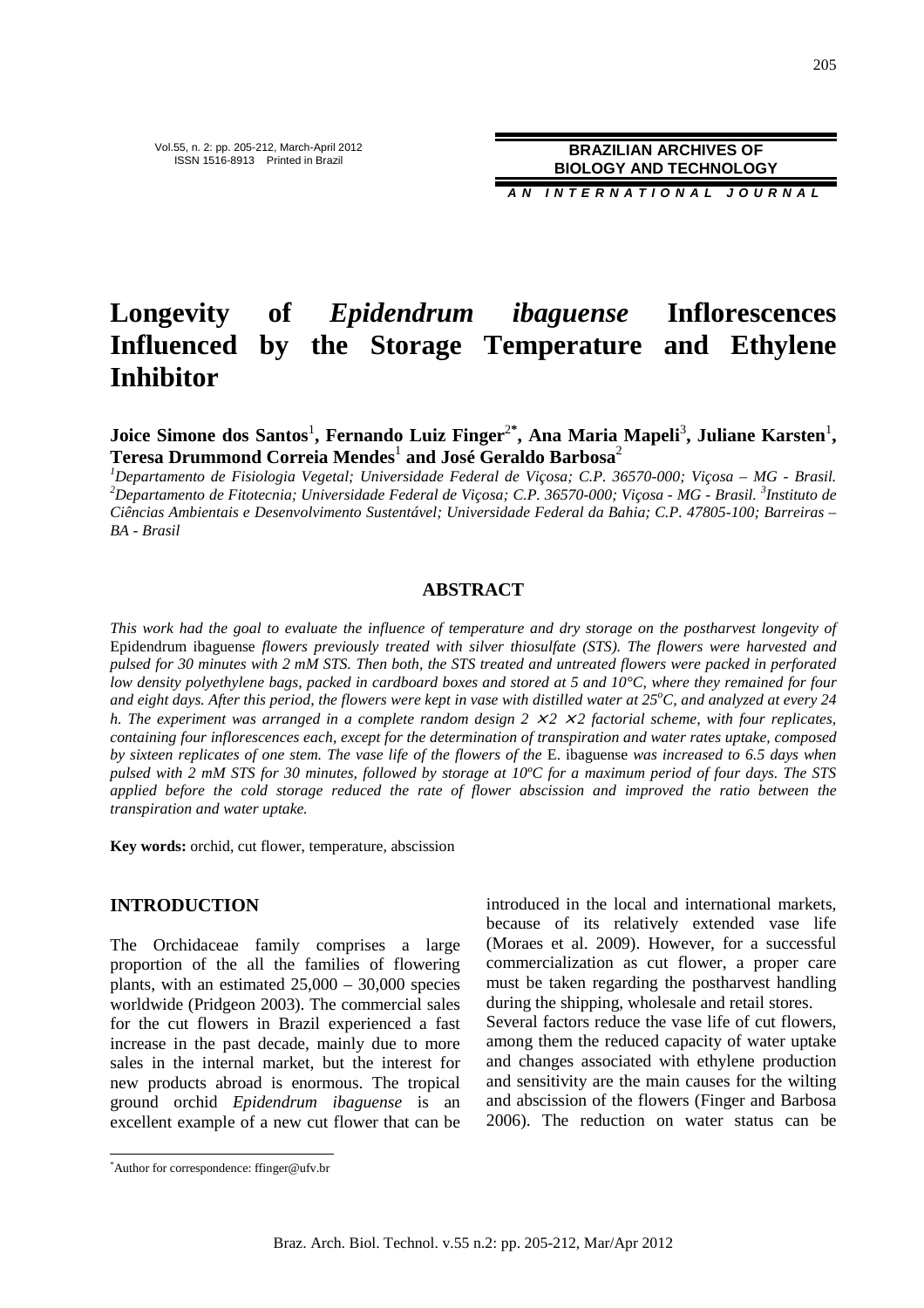relieved or restored by cutting the base of the stem and by placing the flowers in proper vase solutions (Suzuki et al. 2001). Usually, the presence of substances that increase the water viscosity in the vase solution impair the capacity of water uptake. Thus, as a general role, it is recommended to use the hydration solutions in the form of pulsing, followed by immediate transfer to water (Van Doorn 1997).

Ethylene enhances the senescence in the flowers in response to the stresses as well as autocatalytic production in climacteric flowers such as carnation and orchids (Verlinden et al. 2002; Mapeli et al. 2009). A previous study has shown that *E. ibaguense* flowers are sensitive to ethylene, showing intense wilting and abscission after being exposed to relatively low concentrations (Moraes et al. 2007). Therefore, the use of 1 methylcyclopropene or silver-containing solutions is necessary to enhance the vase life of cut *E. ibaguense* flowers (Finger et al. 2008).

During the postharvest storage of flowers, the high rates of respiration and water loss accelerate the senescence. Thus, cold storage diminishes the rate of senescence, but the low temperature can induce the chilling injury symptoms in most of the tropical and subtropical flowers (Finger and Barbosa 2006). Flowers such as bird-of-paradise alpinia and heliconia develop chilling symptoms when stored between 10 to  $13^{\circ}$ C (Finger et al. 2003; Jaroenkit and Paull 2003). The symptoms usually intensify when the product is transferred from the cold storage to room temperature (Morris 1982). For the *E. ibaguense* flowers, there is no information regarding the sensitivity of this species to chilling and what kind of symptoms may develop during the cold storage. Thus, the aim of this work was to evaluate the effect of temperature and length of the storage on vase life of *E. ibaguense* flower pulsed or not with silver thiosulphate.

## **MATERIALS AND METHODS**

Inflorescences stalks of *E. ibaguense* were harvested in the morning (8 a.m.) at stage number 10 of development (Fig. 1), corresponding at least to 20 open flowers as established by Moraes et al. (2007).

**Figure 1 -** Commercial harvest stage of *E. ibaguense* inflorescence.

After the harvest, the inflorescences were placed in the buckets with distilled water and the base of stalk was re-cut to 30 cm long. Afterwards, the inflorescences were pulsed with 2 mM silver thiosulphate (STS) for 30 minutes or placed in distilled water (control) for the same period of time. In order to simulate the shipping, the inflorescences were wrapped in low density polyethylene bags (40 cm length  $\times$  20 cm wide) containing 32 perforation of 0.5 cm in diameter and placed in closed cardboard boxes (45 cm long  $\times$  20 cm wide  $\times$  15 cm height), lying down horizontally and immediately placed at  $5$  and  $10^{\circ}$ C with relative humidity of 75% for a period of four

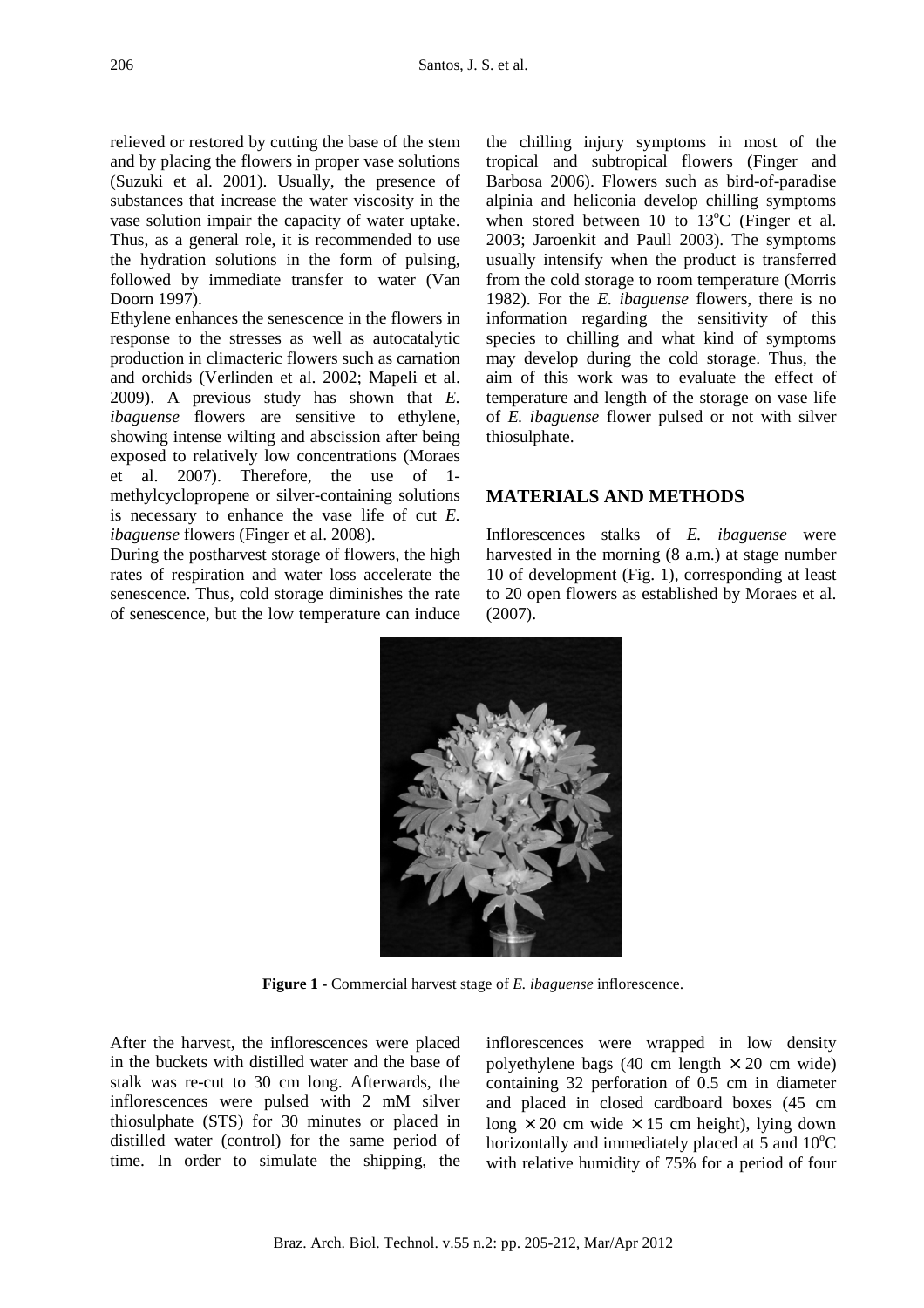and eight days. Then, the inflorescences were cut at 2 cm from the stalk base and immediately placed in the vases with distilled water at room temperature of  $25^{\circ}$ C. At every 48 h, the vase water was replaced and the base of the stalk was re-cut at 2 cm to avoid clotting. The vase life was determined as the number of days between the removal of the inflorescences from the cold storage and until had at least 50% of abscised flowers and wilted petals (Moraes et al. 2007). At frequency of 24 h, the changes in fresh mass, abscission of flowers and rates of water uptake and transpiration were determined.

The changes of inflorescences fresh mass were evaluated by the increase or reduction of mass compared to the weight from the beginning of the vase life (100%) after four or eight days of cold storage. The daily rate of abscised flowers followed the procedure established by Finger et al. (2008). The rate of water uptake and transpiration by the inflorescences were determined using the method described by Van Doorn et al. (2002) as follows. Individual inflorescences were weighed and the base was placed in individual vials containing 50 g of distilled water at  $20^{\circ}$ C. At every 24 h, the vials were weighed again with and without the inflorescences. In order to eliminate the water evaporation from the vials, the top was wrapped with four layers polyvinyl chloride plastic film. The rate of water uptake was obtained by its consumed mass in mg day $^{-1}$  as follow:

$$
MW = (MW_i - MW_f)
$$

where MW was mass of uptake water from the vial;  $MW_f$  final weight of water after 24 h, and  $MW_i$  as initial weight of water.

Transpiration rate in each inflorescence was estimated in mg day $^{-1}$  using the following formula:  $TR = (FM<sub>i</sub> + MW) - FM<sub>f</sub>$ 

where TR was transpiration rate per inflorescence;  $FM<sub>f</sub>$  the final fresh mass of the inflorescence after hydration;  $FM_i$  as the initial fresh mass of the inflorescence before hydration; MW as the mass of uptake water. The ratio of transpiration/water uptake was estimated by dividing the TR/MW.

A completely randomized design was used with a factorial  $2 \times 2 \times 2$  (treated with STS and control  $\times$ two storage temperatures  $\times$  2 periods of storage) with four replicates composed by four inflorescences each. For the water uptake and transpiration determination 16 individual inflorescences were used. The data were submitted to analysis of variance (*ANOVA*) and comparison of means was carried out using the Scott-Knott test  $(P > 0.05)$ . Standard error was used for descriptive statistics.

## **RESULTS AND DISCUSSION**

Regardless of the pulsing with 2.0 mM STS for 30 minutes, there was an increase in the inflorescence total fresh mass when placed in the water, following the storage for four or eight days at 5 or  $10^{\circ}$ C (Fig. 2A and 2B). However, the higher increase in the mass was obtained for those inflorescences treated with the STS, enhancing the fresh mass in 5.8 and 13% for the stalks stored at  $10^{\circ}$ C for four or eight days, respectively. Afterwards, the fresh mass decreased, even after re-cutting the base of the stalk at every two days (Fig. 2A and 2B).

Independent of STS pulsing, the dry storage of the inflorescences at  $5^{\circ}$ C for eight days induced bigger rates of fresh mass loss throughout the subsequent vase life (Fig. 2A and 2B). Similar to this work, Mengüç and Zencirkiran (1996) found that the highest rates of fresh mass loss during the vase life of *Alstromeria* were related to longer periods of cold storage.

The inflorescences pulsed with 2.0 mM STS before the storage at  $10^{\circ}$ C had the highest increase of fresh mass within the first 24 h in the vase, regardless if the flowers were stored for four or eight days (Fig. 2A and 2B). Afterwards, there was a continuous decrease in the stalk fresh mass for all the treatments, even after the base of the stalks was re-cut at every two days. Particularly in inflorescences stored for eight days, the new cut done at the base of the stem did not have any noticeable effect on the rate of fresh mass loss, probably by having no significant influence on the water uptake by the stem or due to a high transpiration rate experience by the inflorescence. Van Doorn et al. (1995) found that the petal wilting in cut *Iris* flowers was due higher rate of transpiration compared to water uptake.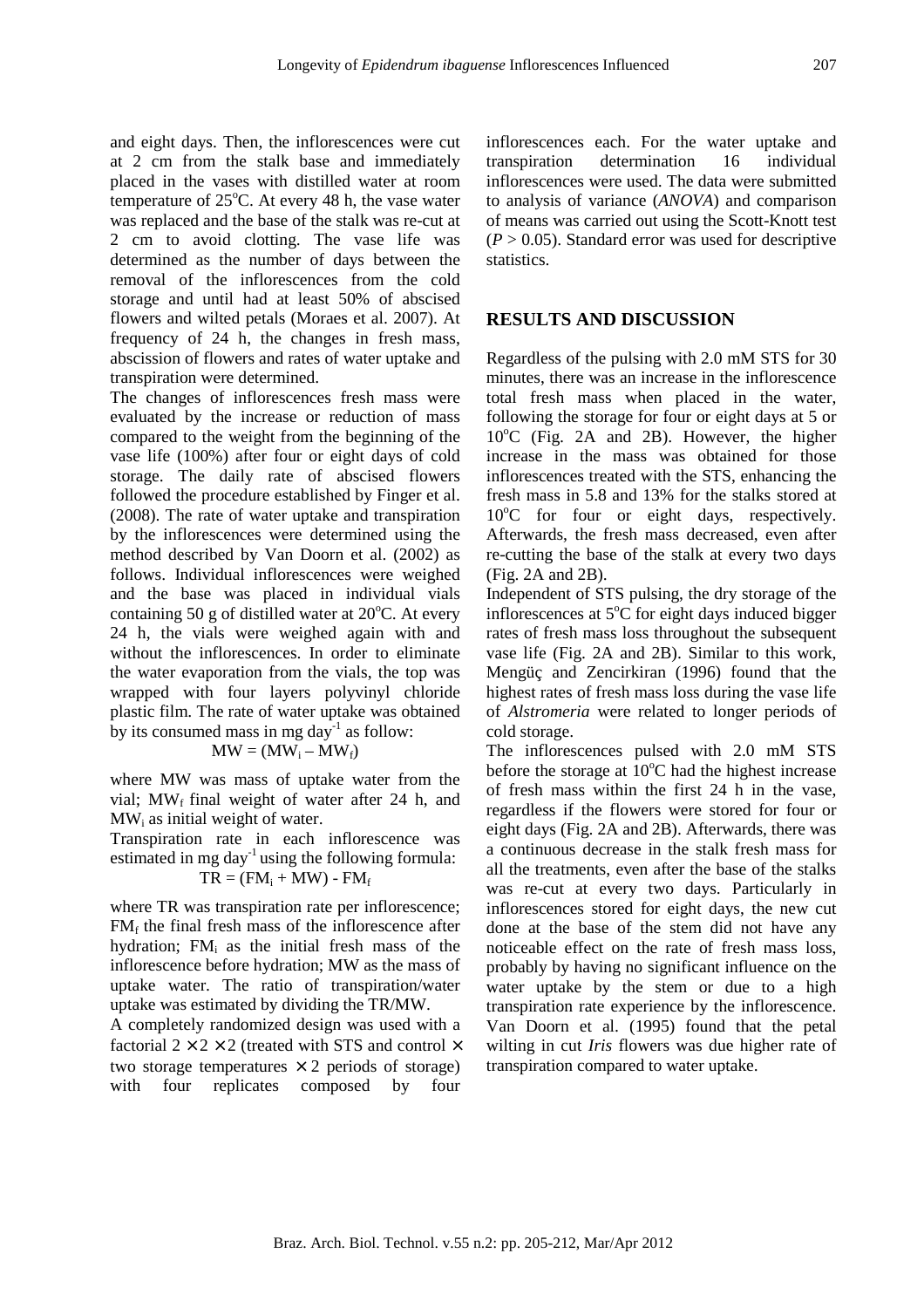

**Figure 2** - Changes in fresh mass of *E. ibaguense* inflorescences during vase life previously pulsed with 2 mM STS and stored for 4 (A) and 8 (B) days at 5 ( $-\bullet$ ) and 10<sup>o</sup>C ( $-\bullet$ ), and control at 5 ( $\sim$  - $\sim$ ) and 10<sup>o</sup>C ( $\sim$   $\Delta$ ). The arrows indicate the re-cut of the stem base. Mean  $\pm$  SE,  $n = 16$ .

Once the cold storage of four or eight days was over and the length of vase life was initiated, the control flowers had higher rates of flower abscission compared to the 2.0 mM STS pulsed stalks, regardless of the temperature or length of storage (Fig. 3A and 3B). Inhibition of flower abscission was achieved by pulsing the *E. ibaguense* inflorescences with STS or by fumigating with 1-MCP immediately after the harvest, followed by keeping the flowers in vase containing only water (Finger et al. 2008). These results showed that the pulsing with STS done four or eight days before being placed in the vase with water was still efficient in reducing the flowers abscission compared to the untreated stalks (Fig. 3A and 3B). For the control stalks, stored for four days, the accentuated rate of abscission started one and two days after the removal from the cold storage at 5 and  $10^{\circ}$ C, respectively. But, for the STS treated stalks, the sharp increase in abscission was delayed and began at day three and four for the temperatures of 5 and  $10^{\circ}$ C, respectively (Fig.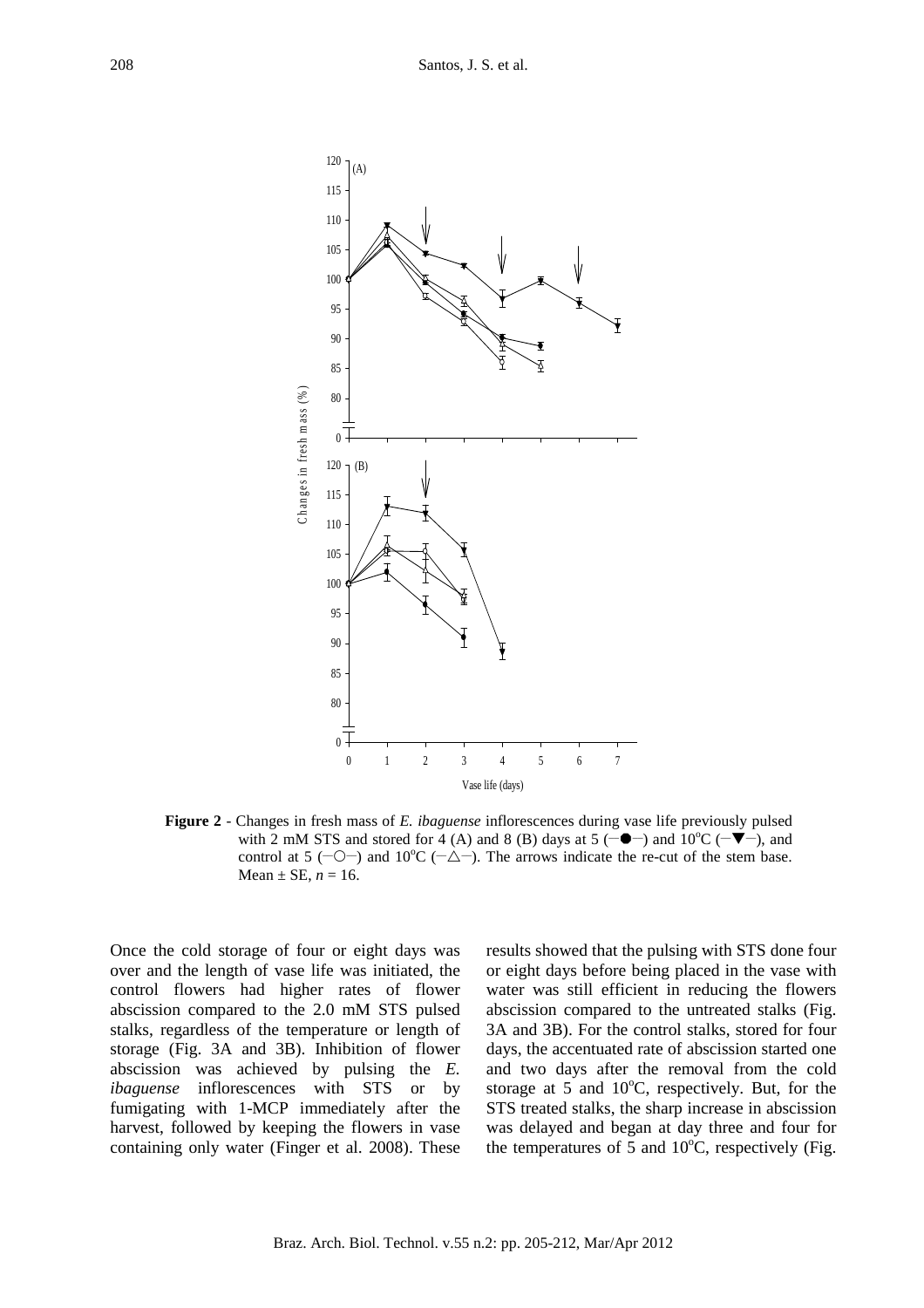presence of chilling injury symptoms due to the prolonged cold storage, as previously observed in bird-of-paradise flowers during a long term cold storage at 5 and  $10^{\circ}$ C (Finger et al. 2003).



**Figure 3** - Abscission of *E. ibaguense* flowers during vase life previously pulsed with 2 mM STS and stored for 4 (A) and 8 (B) days at  $\overline{5}$  ( $-\bullet$ ) and 10<sup>o</sup>C ( $-\overline{\bullet}$ ), and control at 5  $(-\circ)$  and 10<sup>o</sup>C  $(-\triangle-)$ . The arrows indicate the re-cut of the stem base. Mean  $\pm$  SE, *n*  $= 16.$ 

The vase life was longer for those inflorescences pulsed with 2.0 mM STS, independently if they were stored for four or eight days in cold storage (Fig. 4A and 4B). The longest vase life, 6.5 days, was obtained for the inflorescences treated with STS and stored for four days at  $10^{\circ}$ C, and the shortest life of 2.2 days for the inflorescences stored without pulsing with STS for eight days at 5°C (Fig. 4A and 4B). However, the vase life was improved in one day when the inflorescences were treated with STS, which was able to alleviate the

chilling injury especially in those inflorescences stored at  $5^{\circ}$ C.

The symptoms of chilling in these flowers included the development of wilting and necrotic spots on the petals, which might appear only after moving the inflorescences from the cold storage to room temperature (Fig. 5). Several important commercial flowers are chilling sensitive, including heliconias, ginger, *Alpinea* and bird-ofparadise (Finger and Barbosa 2006).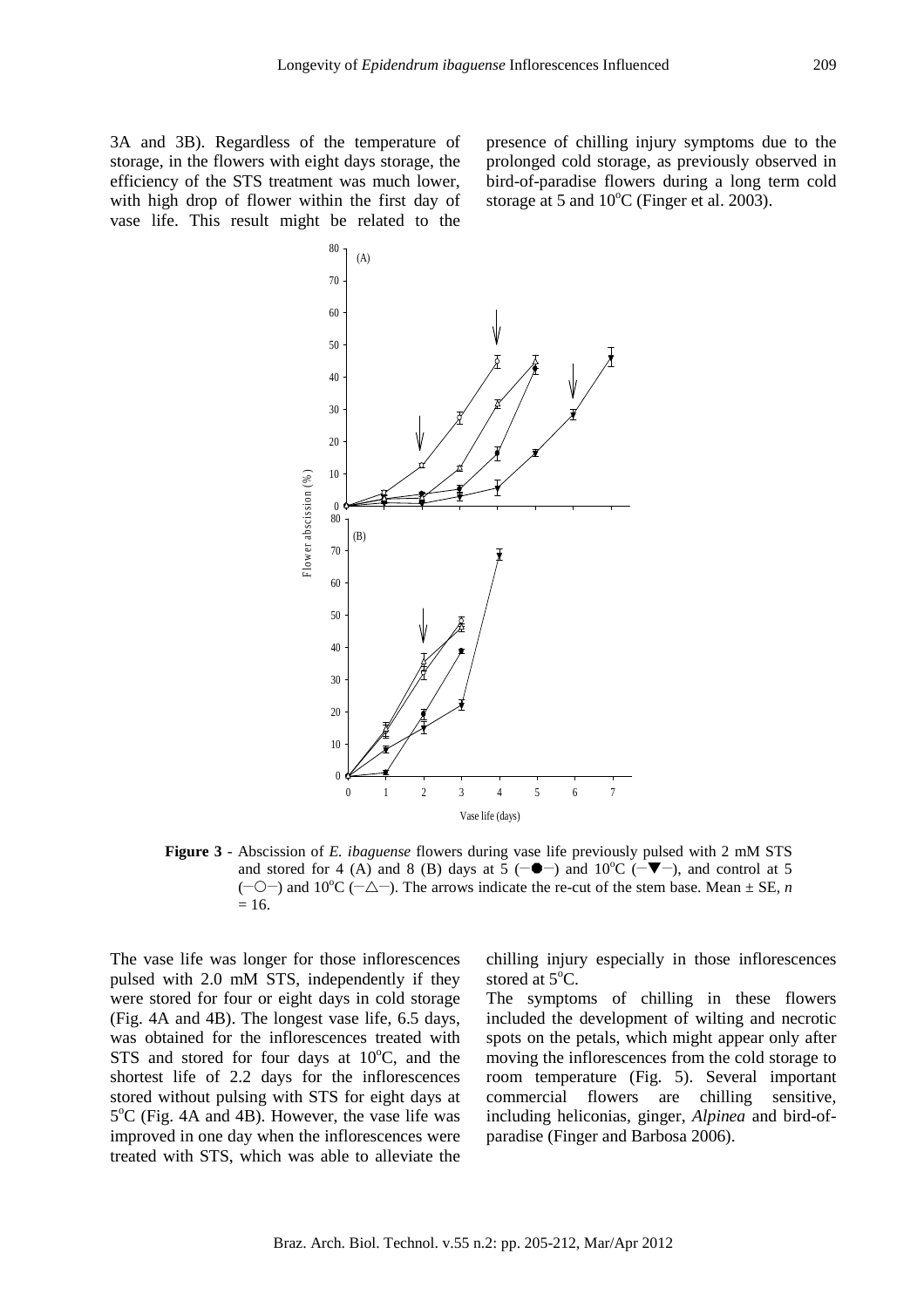

**Figure 4** – Vase life of *E. ibaguense* flowers previously pulsed with 2 mM STS (black bars) and stored for 4 (A) and 8 (B) days and control (white bars) at 5 and  $10^{\circ}$ C. Means followed by different upper case letters are significantly different between temperatures at same treatment and the lower case letters between the 2 mM STS pulsed and control inflorescences at the same temperature by Scott-Knott test at 5% probability, *n* = 16.



**Figure 5 -** Development of chilling symptoms of necrosis spots in *E. ibaguense* inflorescences stored for 8 days at 5ºC.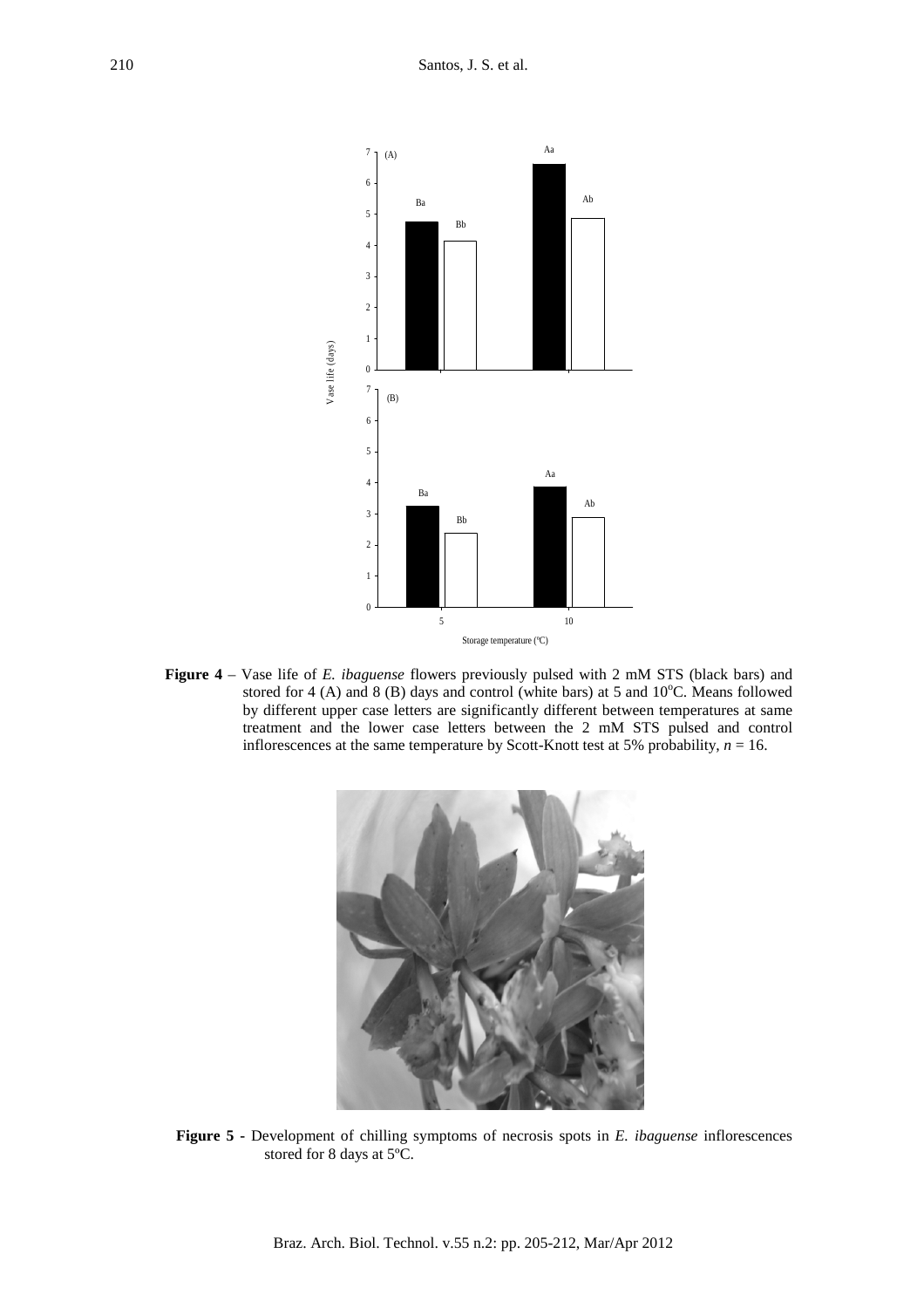Independent of 2 mM STS pulsing, the inflorescences stored for four days had better water balance throughout the vase life compared to eight days storage, because the ratio transpiration/water uptake (TR/MW) had a less sharp increase after removed from the cold storage and placed in the water (Fig. 6A and 6B). During the first day of vase life, all the treatments had a higher rate of water uptake, because the ratio TR/MW was below 1.0, afterwards started to increase with different rates depending on the treatment (Fig. 6A and 6B).



**Figure 6** – Ratio transpiration/water uptake of *E. ibaguense* flowers during vase life previously pulsed with 2 mM STS and stored for 4 (A) and 8 (B) days at 5  $(-\bullet)$  and 10<sup>o</sup>C  $(-\blacktriangledown -)$ , and control at 5 (-0-) and 10<sup>o</sup>C (- $\triangle$ ). The arrows indicate the recut of the stem base. Mean  $\pm$  SE,  $n = 16$ .

In the cut anthurium, Sankat and Mujaffar (1994) found that when the ratio TR/MW was above 1.5 symptoms of water stress were evident. This seemed to be true for the *E. ibaguense* inflorescences, since the control treatments stored for four days at  $5^{\circ}$ C and eight days at  $10^{\circ}$ C had the sharpest increase in the ratio TR/MW well above 1.5, which resulted in a four and three day vase live (Fig. 6A and 6B). The lowest rate of increase in the ratio TR/MW was present in the inflorescences treated with STS and stored for four days at  $10^{\circ}$ C, which was above 1.5 after six days in the vase, resulting in the longest vase life compared to all the treatments (Fig. 4A). Recuting the base of the stem at every two days had some effect in temporarily restoring the water balance in the inflorescences stored for four days. The re-cut was particular affective in the control inflorescences stored for four days at  $5^{\circ}$ C, lowering the ratio TR/MW from 2.8 to 1.8 between the second and third day of vase life, but still was above the 1.5 critical value (Fig. 6A).

The STS treatment was affective in keeping the ratio TR/MW, especially in the flowers stored for four days, which indicated that ethylene might be involved in the obstruction of the xylem vases, impairing the water balance.